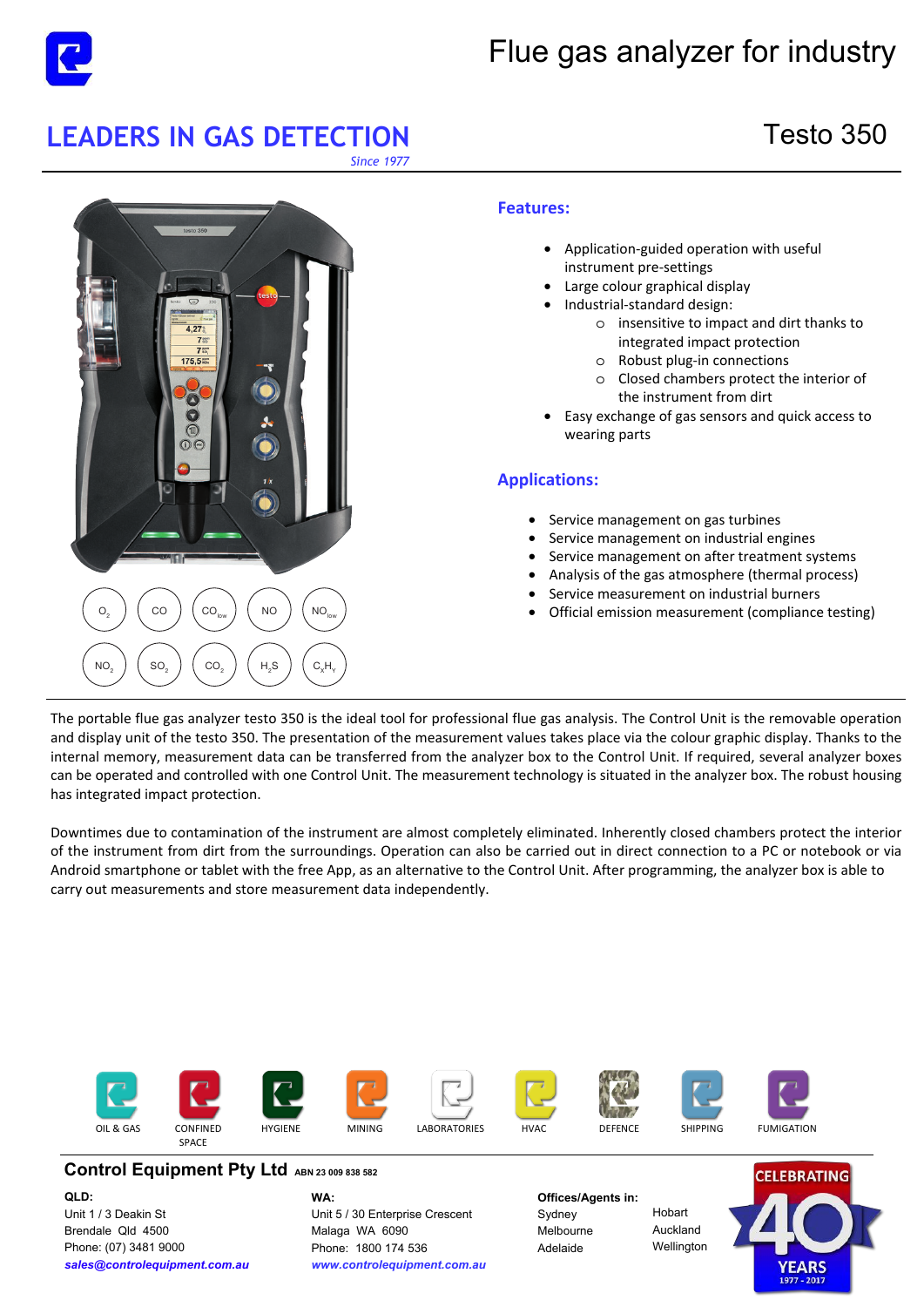# **Ordering data Testo 350**

## testo 350 Control Unit

testo 350 Control Unit, displays measurement values and controls analyzer box, incl. rech. battery, measurement data store, USB interface and connection for Testo databus



#### testo 350 analyzer box

testo 350 analyzer box, equipped with O2, incl. differential pressure sensor, temperature probe input Type K NiCr-Ni and Type S Pt10Rh-Pt, connection Testo databus, rech. battery, integrated combustion air probe (NTC), trigger input, measurement data store, USB interface, updatable to max. 6 gas sensors selected from CO, CO<sub>low</sub>, NO, NO<sub>low</sub>, NO<sub>2</sub>, SO<sub>2</sub>, CO<sub>2</sub> NDIR, C<sub>x</sub>H<sub>y</sub>, H<sub>2</sub>S, Carrying strap set for analyzer unit and control unit

Part no. 0632 3510



Part no. 0632 3511

| <b>Accessories testo 350 Control Unit</b>                                                              | Part no.  |  |
|--------------------------------------------------------------------------------------------------------|-----------|--|
| Option BLUETOOTH <sup>®</sup> wireless transmission                                                    |           |  |
| Mains unit international 100-240 V AC / 6.3 V DC for mains operation or battery charging in instrument | 0554 1096 |  |

#### The testo 350 analyzer box must be equipped with a second gas sensor, otherwise the instrument cannot function. A maximum of five additional sensors can be fitted.

| Option CO sensor (H <sub>2</sub> -compensated), 0 to 10,000 ppm, resolution 1 ppm                                                                                                                                                                                                                                                    |  |
|--------------------------------------------------------------------------------------------------------------------------------------------------------------------------------------------------------------------------------------------------------------------------------------------------------------------------------------|--|
| Option CO <sub>low</sub> sensor (H <sub>2</sub> -compensated), 0 to 500 ppm, resolution 0.1 ppm                                                                                                                                                                                                                                      |  |
| Option NO sensor, 0 to 4,000 ppm, resolution 1 ppm                                                                                                                                                                                                                                                                                   |  |
| Option NO <sub>low</sub> sensor, 0 to 300 ppm, resolution 0.1 ppm                                                                                                                                                                                                                                                                    |  |
| Option NO <sub>2</sub> sensor, 0 to 500 ppm, resolution 0.1 ppm                                                                                                                                                                                                                                                                      |  |
| Option SO <sub>2</sub> sensor, 0 to 5,000 ppm, resolution 1 ppm                                                                                                                                                                                                                                                                      |  |
| Option CO <sub>2</sub> (NDIR) sensor, 0 to 50 Vol %, resolution 0.01 Vol %, infrared measurement principle, incl. absolute pressure<br>measurement and CO <sub>3</sub> -absoption filter with refill pack. For long-term measurements >15 minutes measurement time,<br>the additional Peltier gas preparation option is recommended. |  |
| Option C <sub>v</sub> H <sub>v</sub> sensor, methane 100 to 40,000 ppm, propane 100 to 21,000 ppm, butane 100 to 18,000 ppm, resolution 10<br>ppm. Pellistor is adjusted to methane ex-works.                                                                                                                                        |  |
| Option H <sub>2</sub> S sensor, 0 to 300 ppm, resolution 0.1 ppm                                                                                                                                                                                                                                                                     |  |
| Option BLUETOOTH <sup>®</sup> wireless transmission                                                                                                                                                                                                                                                                                  |  |
| Option Peltier gas preparation incl. peristaltic pump for automatic condensate trap evacuation                                                                                                                                                                                                                                       |  |
| Option fresh air valve for long-term measurement, incl. measuring range extension with dilution factor 5 for all sensors. For long-term<br>measurements >2 hours measurement time, the additional Peltier gas preparation option is recommended.                                                                                     |  |
| Option measuring range extension for single slot with the following selectable dilution factors: 0, 2, 5, 10, 20, 40                                                                                                                                                                                                                 |  |
| Option DC voltage input 11 V to 40 V                                                                                                                                                                                                                                                                                                 |  |
| Option special gas pump for long-term measurements.<br>For long-term measurements > 2 hours measurement time, the additional Peltier gas preparation option is recommended.                                                                                                                                                          |  |
| Option automatic zeroing of pressure sensor for continuous flow velocity/differential pressure measurement                                                                                                                                                                                                                           |  |
|                                                                                                                                                                                                                                                                                                                                      |  |

#### Accessories testo 350 analyzer box Part no.

SPACE

| Exchangeable filter NO sensor (1 off), blocks cross-gas SO.                                                                                                     | 0554 4150 |
|-----------------------------------------------------------------------------------------------------------------------------------------------------------------|-----------|
| Transport case for secure and tidy storage of testo 350 flue gas analyzer, flue gas probe and accessories,<br>dimensions $570 \times 470 \times 210$ mm (LxWxH) | 0516 3510 |
| Spare particle filter for testo 350 analyzer box (20 pcs.)                                                                                                      | 0554 3381 |
| Cable with battery clips and adapter for connection to DC voltage input testo 350 analyzer box                                                                  | 0554 1337 |
|                                                                                                                                                                 |           |

OIL & GAS CONFINED HYGIENE MINING LABORATORIES HVAC DEFENCE SHIPPING FUMIGATION

## Control Equipment Pty Ltd ABN 23 009 838 582

**QLD:**  Unit 1 / 3 Deakin St Brendale Qld 4500 Phone: (07) 3481 9000 *sales@controlequipment.com.au*

**WA:**  Unit 5 / 30 Enterprise Crescent Malaga WA 6090 Phone: 1800 174 536 *www.controlequipment.com.au*

**Offices/Agents in:**  Sydney Melbourne Adelaide

**MACH** 

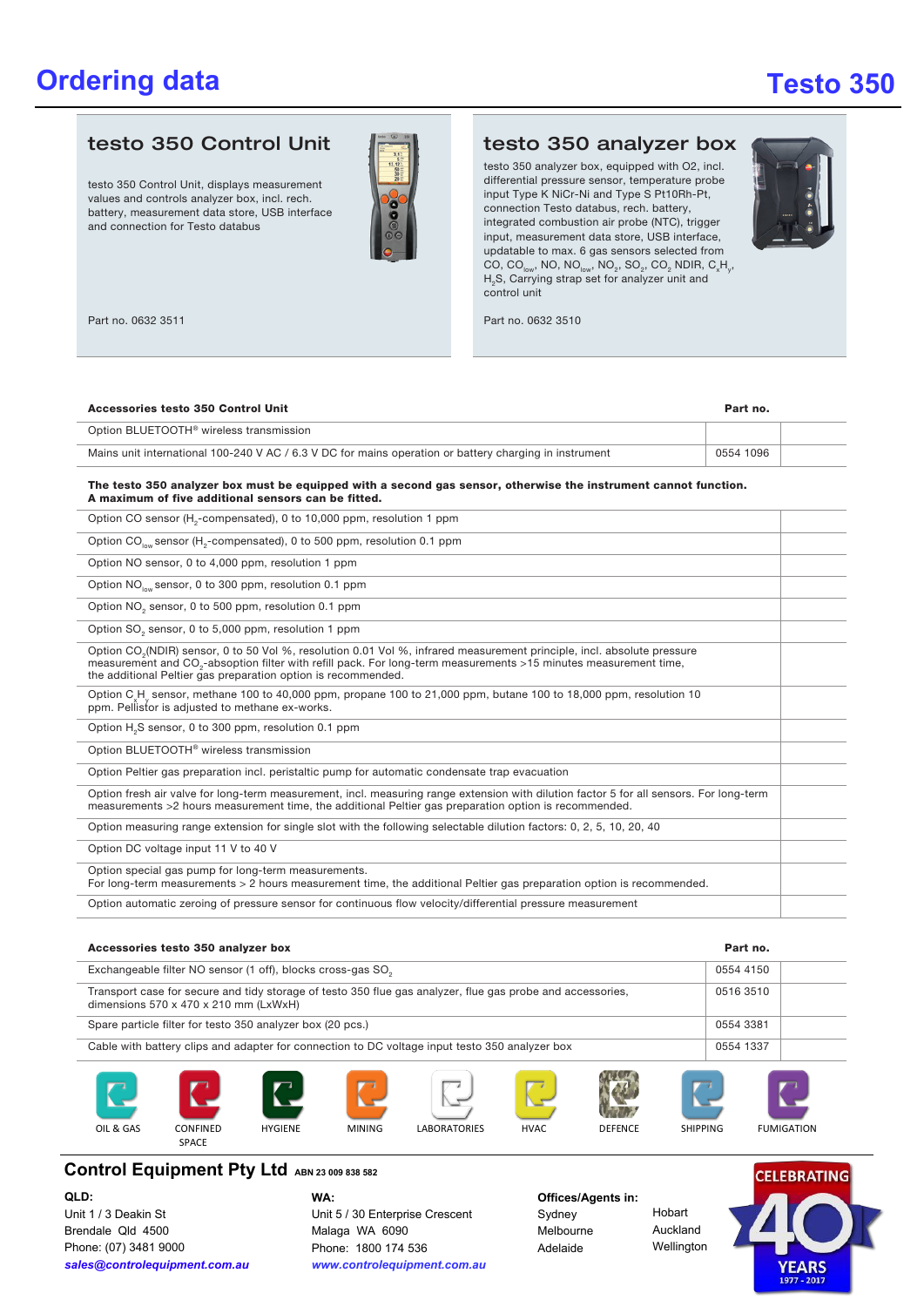| <b>PC software and Testo databus</b>                                                                                                                                                                                                                                                                                                                          | Part no.  |  |
|---------------------------------------------------------------------------------------------------------------------------------------------------------------------------------------------------------------------------------------------------------------------------------------------------------------------------------------------------------------|-----------|--|
| Software "easyEmission", incl. USB connection cable instrument-PC<br>Functions: user-defined measurement intervals, transfer of measurement values to Microsof EXCEL in seconds, user-<br>defined fuels, presentation of measurement values as a table or graph, easy configuration of customer-specific reports,<br>etc.                                     | 0554 3334 |  |
| Software "easyEmission" for testo 350 incl. Testo databus controller with USB connection instrument-PC, cable for<br>Testo databus and terminal plug. If several testo 350 flue gas analyzers are connected to the Testo databus, they can<br>then be controlled and read out on a PC (possible measurement interval in databus of 1 measurement per second). | 0554 3336 |  |
| Connection cable for Testo databus between Control Unit and analyzer box or between several analyzer boxes, with<br>bayonet connection, length 2 m.                                                                                                                                                                                                           | 0449 0075 |  |
| Connection cable for Testo databus between Control Unit and analyzer box or between several analyzer boxes, with<br>bayonet fitting, length 5 m                                                                                                                                                                                                               | 0449 0076 |  |
| More cable lengths up to 800 m on request                                                                                                                                                                                                                                                                                                                     |           |  |
| Set Analog output box, 6 channels, 4 to 20 mA, for output of the measurement values on for example an analog<br>recorder, set consists of analog output box, connection cable Testo databus, length 2 m, Testo databus terminal plug                                                                                                                          | 0554 3149 |  |

| <b>Printer and Accessories</b>                                                                                | Part no.  |  |
|---------------------------------------------------------------------------------------------------------------|-----------|--|
| Testo fast printer IrDA with wireless infrared interface; 1 roll thermal paper; 4 AA batteries                | 0554 0549 |  |
| Testo Bluetooth <sup>®</sup> /IRDA printer incl. 1 roll of printer paper, rechargeable battery and mains unit | 0554 0620 |  |
| Spare thermal paper for printer, permanent ink                                                                | 0554 0568 |  |

| <b>Calibration Certificates</b>                                                                                   | Part no.  |  |
|-------------------------------------------------------------------------------------------------------------------|-----------|--|
| ISO calibration certificate/flue gas                                                                              | 0520 0003 |  |
| ISO calibration certificate velocity; hot wire, vane anemometer, Pitot tube; calibration points 5; 10; 15; 20 m/s | 0520 0034 |  |









## **Control Equipment Pty Ltd ABN 23 009 838 582**

**QLD:**  Unit 1 / 3 Deakin St Brendale Qld 4500 Phone: (07) 3481 9000 *sales@controlequipment.com.au* **WA:**  Unit 5 / 30 Enterprise Crescent Malaga WA 6090 Phone: 1800 174 536 *www.controlequipment.com.au* **Offices/Agents in:**  Sydney **Melbourne** Adelaide

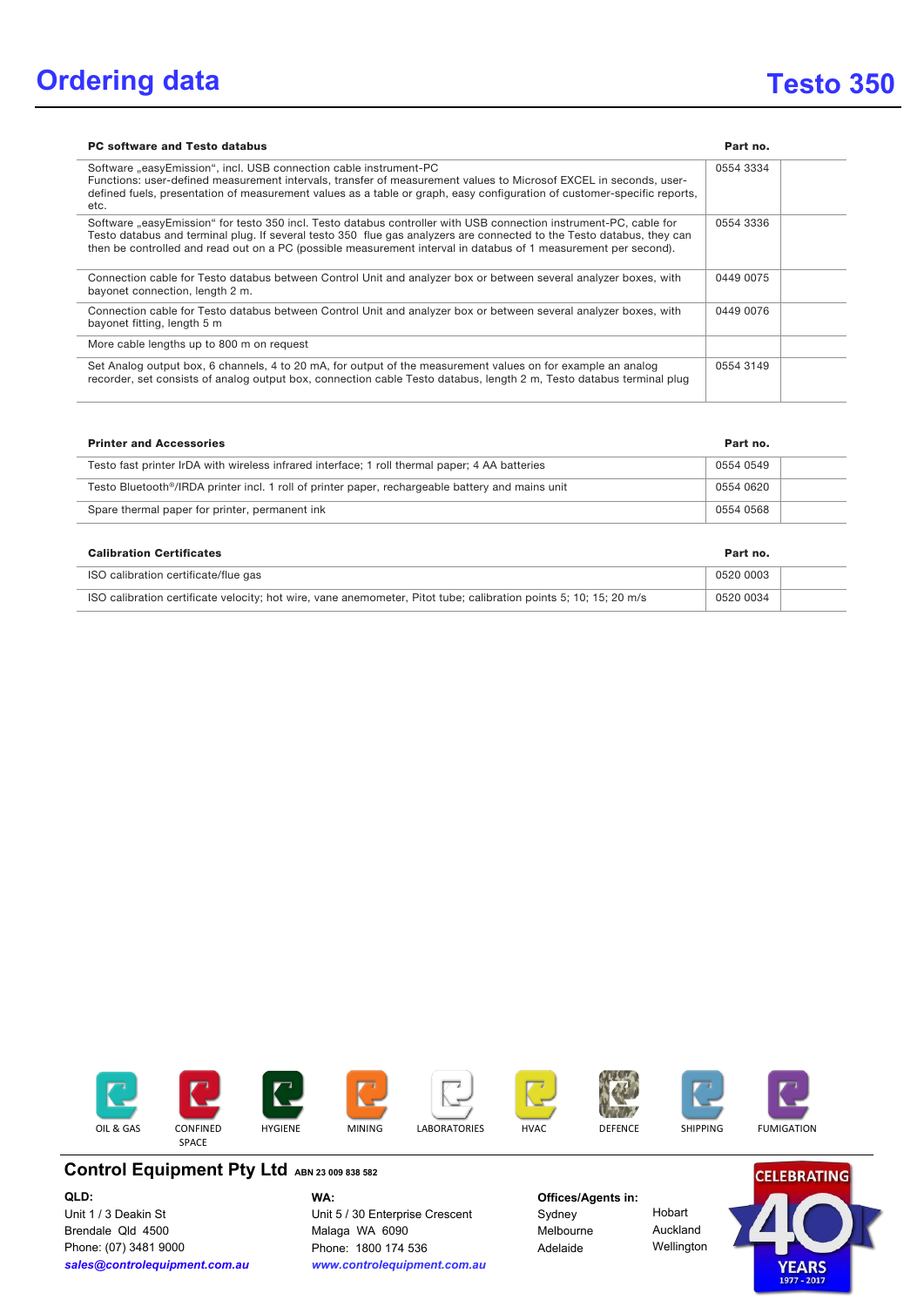# **Gas sampling probes Testo 350**

| NiCr-Ni thermocouple, 2.2 m hose and particle filter                                                                                                                                                                                                                                     | Part no.      |
|------------------------------------------------------------------------------------------------------------------------------------------------------------------------------------------------------------------------------------------------------------------------------------------|---------------|
| Modular flue gas probe 335 mm immersion depth, incl. cone, thermocouple NiCr-Ni (TI) Tmax 500 °C<br>and NO <sub>2</sub> /SO <sub>2</sub> special hose 2.2 m                                                                                                                              | 0600 9766     |
| Modular flue gas probe 700 mm immersion depth, incl. cone, thermocouple NiCr-Ni (TI) Tmax 500 °C<br>and NO <sub>2</sub> /SO <sub>2</sub> special hose 2.2 m                                                                                                                              | 0600 9767     |
| Modular flue gas probe 335 mm immersion depth, incl. cone, thermocouple NiCr-Ni (TI) Tmax 1000 °C<br>and NO <sub>2</sub> /SO <sub>2</sub> special hose 2.2 m                                                                                                                             | 0600 8764     |
| Modular flue gas probe, 700 mm immersion depth, incl. cone, thermocouple NiCr-Ni (TI) Tmax 1000 °C<br>and NO <sub>2</sub> /SO <sub>2</sub> special hose 2.2 m                                                                                                                            | 0600 8765     |
| Modular flue gas probe with pre-filter Ø 14 mm 335 mm immersion depth, incl. cone, thermocouple NiCr-Ni (TI)<br>Tmax 1000°C and NO <sub>2</sub> /SO <sub>2</sub> special hose 2.2 m                                                                                                      | 0600 8766     |
| Modular flue gas probe with pre-filter Ø 14 mm 700 mm immersion depth, incl. cone, thermocouple NiCr-Ni (TI)<br>Tmax 1000°C and NO <sub>2</sub> /SO <sub>2</sub> special hose 2.2 m                                                                                                      | 0600 8767     |
| Probe accesories modular gas sampling probes                                                                                                                                                                                                                                             | Part no.      |
| Hose extension; 2.8 m; extension cable for probe                                                                                                                                                                                                                                         | 0554 1202     |
| Probe shaft with pre-filter $\varnothing$ 14 mm, length selectable up to 2500 mm, incl. cone, $\varnothing$ 8 mm,<br>thermocouple NiCr-Ni (TI) Tmax. 500 °C                                                                                                                              | On<br>request |
| Probe shaft with pre-filter Ø 14 mm, length selectable up to 2500 mm, incl. cone, Ø 8 mm,<br>thermocouple NiCr-Ni (TI) Tmax. 1000 °C                                                                                                                                                     | On<br>request |
| Spare probe pre-filter (sinter filter) 2 off                                                                                                                                                                                                                                             | 0554 3372     |
| Spare dirt filter, modular probe; 10 off                                                                                                                                                                                                                                                 | 0554 3385     |
| Probe shaft, length 700 mm, incl. cone, Ø 8 mm, Tmax 500 °C                                                                                                                                                                                                                              | 0554 9767     |
| Probe shaft, length 335 mm, incl. cone, Ø 8 mm, Tmax 1000 °C                                                                                                                                                                                                                             | 0554 8764     |
| Probe shaft, length 700 mm, incl. cone, Ø 8 mm, Tmax. 1000 °C                                                                                                                                                                                                                            | 0554 8765     |
| Gas sampling probes for industrial engines                                                                                                                                                                                                                                               | Part no.      |
| Flue gas probe for industrial engines, 335 mm immersion depth incl. probe stop and heat protection plate,<br>Tmax. +1,000 °C, special hose for NO <sub>2</sub> -/SO <sub>2</sub> measurements, length 4 m                                                                                | 0600 7555     |
| Flue gas probe for industrial engines with probe shaft preliminary filter, 335 mm immersion depth incl. probe stop and<br>heat protection plate, Tmax. +1,000 °C, special hose for NO <sub>2</sub> -/SO <sub>2</sub> measurements, length 4 m                                            | 0600 7556     |
| Thermocouple for flue gas temperature measurement, NiCr-Ni, length 400 mm, Tmax +1,000 °C, with 4 m connecting<br>cable and additional heat protection                                                                                                                                   | 0600 8898     |
| SO, low probes for measurements after flue gas post-treatment systems (e.g. scrubbers)                                                                                                                                                                                                   | Part no.      |
| $SO_2$ low set unheated, consisting of: $SO_2$ low sensor, measuring range 0 to 200 ppm, resolution 0.1 ppm, special<br>SO, low gas sampling probe, probe shaft length 735 mm, Tmax. probe shaft 220 °C, hose length 2.35 m, Ø probe<br>shaft 8 mm, incl. cone, thermocouple NiCr-N (TI) | 0563 1251     |
| Spare thermocouple                                                                                                                                                                                                                                                                       | 0430 0053     |
| Spare SO <sub>2</sub> sensor                                                                                                                                                                                                                                                             | 0393 0251     |
| SO <sub>2</sub> low set heated, consisting of: SO <sub>2</sub> low sensor, measuring range 0 to 200 ppm, resolution 0.1 ppm, industrial probe set<br>heated 0600 7630, heated probe shaft, heated gas sampling hose, thermocouple NiCr-Ni (TI)                                           | 0563 2251     |
| Spare SO <sub>2</sub> sensor                                                                                                                                                                                                                                                             | 0393 0251     |
| <b>Temperature probes</b>                                                                                                                                                                                                                                                                | Part no.      |
| Combustion air temperature probe, immersion depth 60 mm                                                                                                                                                                                                                                  | 0600 9797     |
| <b>Pitot tubes</b>                                                                                                                                                                                                                                                                       | Part no.      |
|                                                                                                                                                                                                                                                                                          | 0635 2145     |
| Pitot tube, 350 mm long, stainless steel, measures flow velocity                                                                                                                                                                                                                         | 0635 2345     |
| Pitot tube, 1000 mm long, stainless steel, measures flow velocity                                                                                                                                                                                                                        |               |
| Connection hose; silicone; length 5 m; max. load 700 hPa (mbar)                                                                                                                                                                                                                          | 0554 0440     |
| Pitot tube, stainless steel, 750 mm long, measures flow velocity with temperature,<br>3x hoses (5 m long) and heat shield                                                                                                                                                                | 0635 2042     |
|                                                                                                                                                                                                                                                                                          |               |

### **Control Equipment Pty Ltd ABN 23 009 838 582**

**QLD:**  Unit 1 / 3 Deakin St Brendale Qld 4500 Phone: (07) 3481 9000 *sales@controlequipment.com.au* **WA:**  Unit 5 / 30 Enterprise Crescent Malaga WA 6090 Phone: 1800 174 536 *www.controlequipment.com.au* **Offices/Agents in:**  Sydney **Melbourne** Adelaide

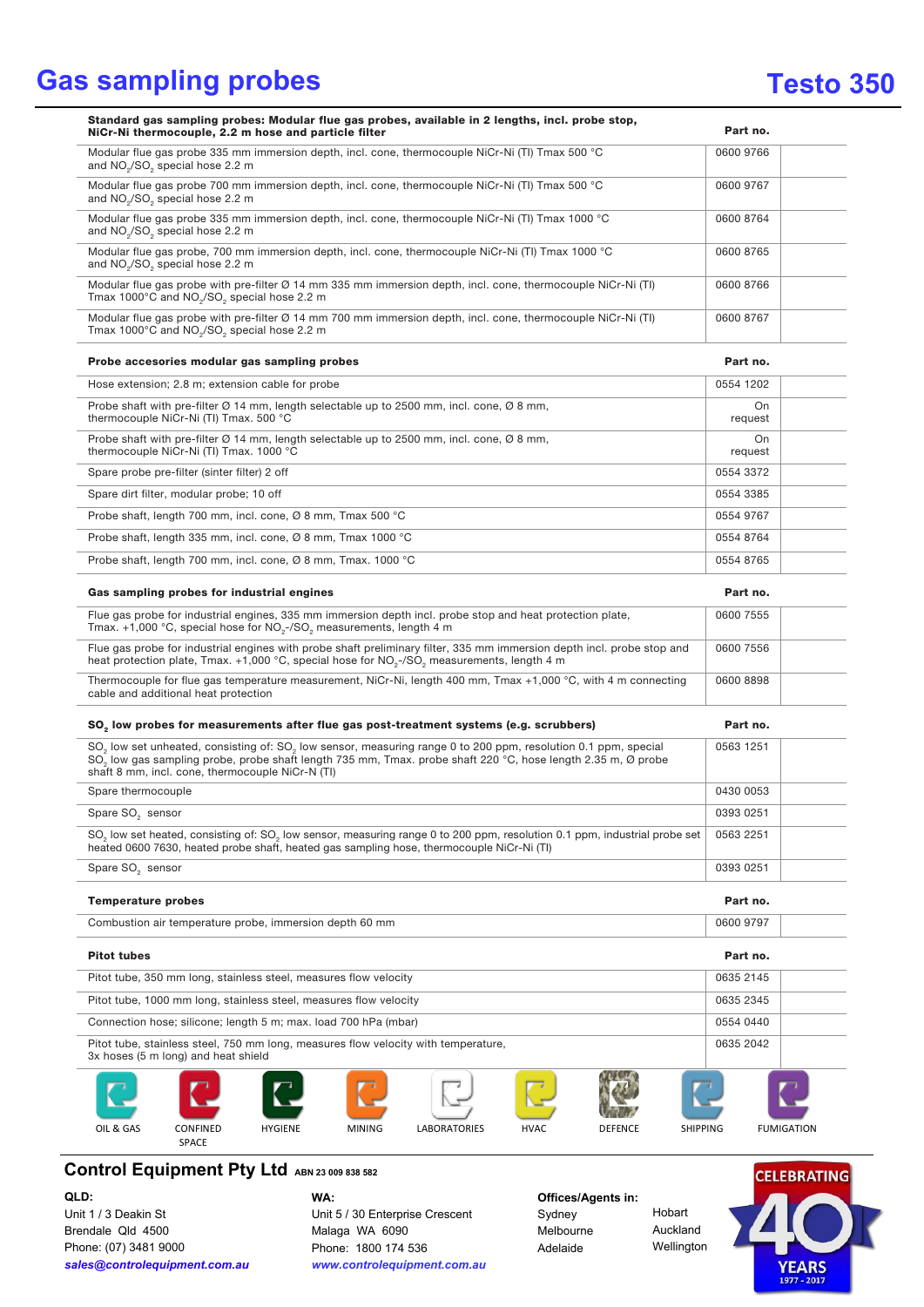# **Gas sampling probes Testo 350**

| <b>Industrial probes</b>                                                                                                                                                                                                                                          | <b>Details</b>                                                                                                                                                                                                                                                                                                                                                                                              | Part no.   |
|-------------------------------------------------------------------------------------------------------------------------------------------------------------------------------------------------------------------------------------------------------------------|-------------------------------------------------------------------------------------------------------------------------------------------------------------------------------------------------------------------------------------------------------------------------------------------------------------------------------------------------------------------------------------------------------------|------------|
| Industrial probe set 1200 °C<br>consisting of:<br>- unheated handl<br>- unheated probe shaft up to 1200 °C flue gas temperatur<br>- unheated gas sampling hose incl. inline filter, length 4<br>- thermocouple Type K, length 1.2                                 | Probe shaft: $T_{max}$ +1200 °C<br>Length 1.0 m, Ø 12 mm<br>Material 2.4856 alloy 625<br>Handle: $T_{\text{max}}$ +600 °C<br>Material: 1.4404 stainless steel<br>Gas sampling hose: 2-chamber hose with PTFE<br>inner core; length 4.0 m<br>TC: Type K,<br>Length 1.2 m, $Ø$ 2 mm<br>Tmax. +1200 °C                                                                                                         | 0600 7610  |
| The set can optionally come with an extension tube and probe<br>preliminary filter.                                                                                                                                                                               |                                                                                                                                                                                                                                                                                                                                                                                                             |            |
| Industrial probe set 1800 °C<br>consisting of:<br>- unheated handl<br>- unheated probe shaft up to 1800 °C flue gas temperatur<br>- unheated gas sampling hose incl. inline filter, length 4                                                                      | Probe shaft: $T_{max}$ +1800 °C<br>Material Al2O3 > 99.7%<br>Length 1.0 m, Ø 12 mm<br>Gas sampling hose: 2-chamber hose with PTFE<br>inner core; length 4.0 m<br>Handle: $T_{max.}$ +600 °C<br>Material: 1.4404 stainless steel                                                                                                                                                                             | 0600 7620  |
| For temperature measurements $> +1370$ °C, we recommend a<br>thermocouple Type S.                                                                                                                                                                                 |                                                                                                                                                                                                                                                                                                                                                                                                             |            |
| Heated industrial probe set<br>consisting of:<br>- heated probe shaft up to 600 °C flue gas temperatu<br>- heated gas sampling hose, length 4<br>- thermocouple Type K, length 1.2                                                                                | Probe shaft: temperature-proof up to +600 °C<br>Voltage supply 230 V / 50 Hz<br>Length 1.0 m, Ø 25 mm<br>Heating temperature range +200 °C<br>Material stainless steel 1.4571<br>Gas sampling hose: corrugated hose with PTFE<br>inner core<br>Length 4.0 m; outside diameter 34 mm<br>Heating temperature range $> +120$ °C<br>TC: Type K<br>Length 1.2 m, $\varnothing$ 2 mm<br>$T_{\text{max}}$ +1200 °C | 0600 7630  |
| The set can optionally come with an extension tube and probe<br>preliminary filter.                                                                                                                                                                               |                                                                                                                                                                                                                                                                                                                                                                                                             |            |
| Extension tube 1200 °C for extending the industrial probe set<br>1200 °C (0600 7610) and heated industrial probe set (0600 7630)<br>The extension tube can be screwed directly onto the unheated<br>probe shaft up to $+1200$ °C and the heated probe shaft up to | Probe shaft: $T_{max}$ +1200 °C<br>Length 1.0 m, Ø 12 mm<br>Material 2.4856 alloy 625                                                                                                                                                                                                                                                                                                                       | 0600 7617  |
| +600 $^{\circ}$ C.*<br>Thermocouple Type K, length 2.2 m                                                                                                                                                                                                          | Type K                                                                                                                                                                                                                                                                                                                                                                                                      | 0600 7615  |
|                                                                                                                                                                                                                                                                   | Length $2.2$ m, $Ø$ 2 mm<br>$T_{max}$ +1200 °C                                                                                                                                                                                                                                                                                                                                                              |            |
| Industrial probe preliminary filter for dust-laden flue gas<br>The probe preliminary filter can be screwed directly onto the<br>unheated probe shaft up to $+1200$ °C and the heated probe shaft<br>up to $+600$ °C.*                                             | Material porous silicon carbide<br>$T_{\text{max.}}$ +1,000 °C,<br>Length 110 mm, Ø 30 mm<br>Filtration grade 10 µm                                                                                                                                                                                                                                                                                         | 0600 7616  |
| Heated gas sampling hose                                                                                                                                                                                                                                          | Corrugated hose with PTFE inner core<br>Length 4.0 m; outside diameter 34 mm<br>Heating temperature range $> +120$ °C                                                                                                                                                                                                                                                                                       | on request |
| Transport case for probes<br>Suitable for all probes with a total length > 335 mm.                                                                                                                                                                                |                                                                                                                                                                                                                                                                                                                                                                                                             | 0516 7600  |
| Extension cable, 5 m long, between plug-in head cable and<br>instrument                                                                                                                                                                                           |                                                                                                                                                                                                                                                                                                                                                                                                             | 0409 0063  |
| Spare dirt filter (10 off)                                                                                                                                                                                                                                        |                                                                                                                                                                                                                                                                                                                                                                                                             | 0554 3371  |

\*For ease of tightening and releasing, we recommend the use of ceramic paste on the thread. This is available from retailers.



#### **Control Equipment Pty Ltd ABN 23 009 838 582**

**QLD:**  Unit 1 / 3 Deakin St Brendale Qld 4500 Phone: (07) 3481 9000 *sales@controlequipment.com.au* **WA:**  Unit 5 / 30 Enterprise Crescent Malaga WA 6090 Phone: 1800 174 536 *www.controlequipment.com.au* **Offices/Agents in:**  Sydney **Melbourne** Adelaide

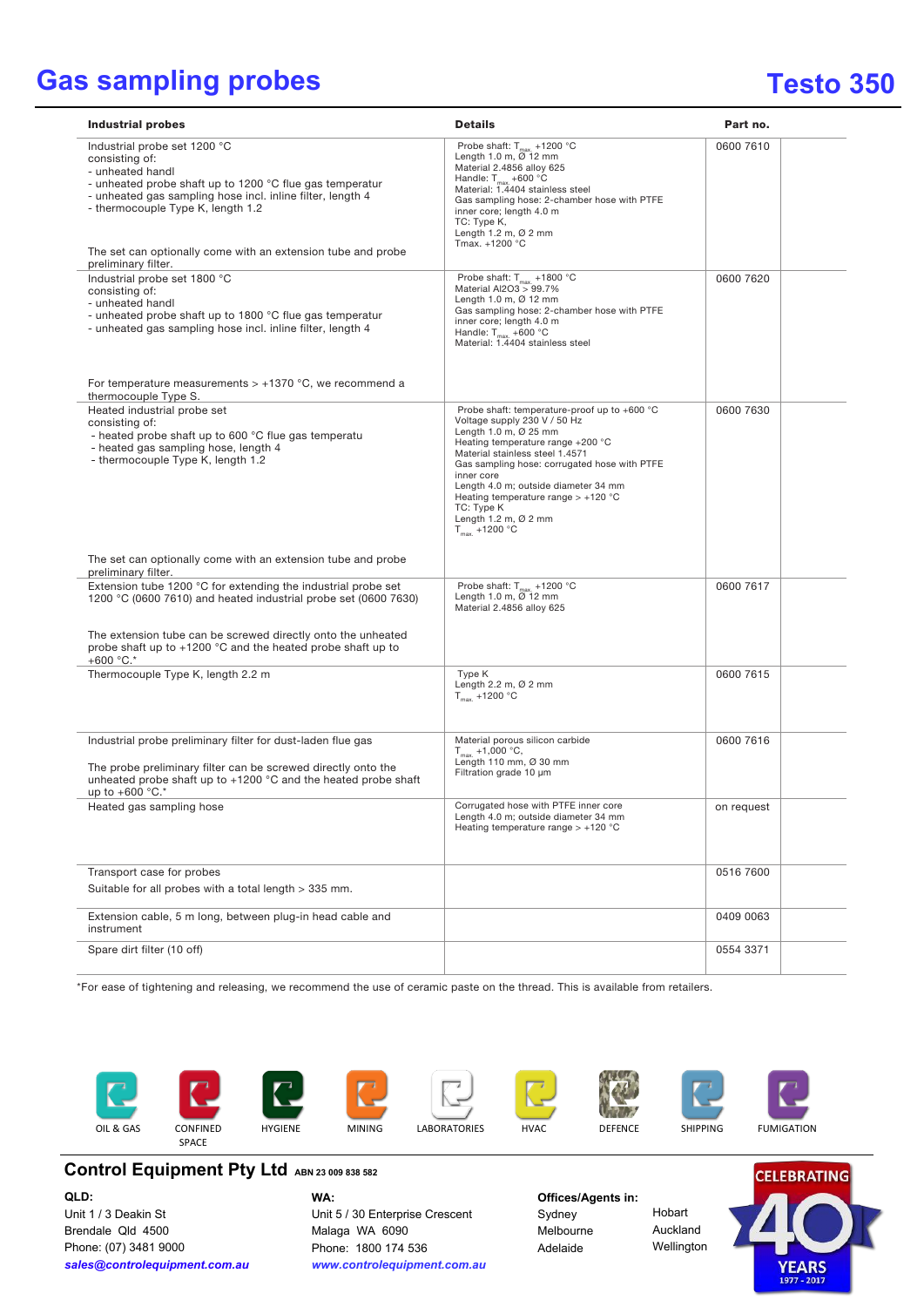# **Specifications Testo 350**

#### testo 350 Control Unit

|                       | testo 350<br><b>Control Unit</b>  | Analog output box<br>(mA Out) | <b>Country permits BL</b><br>transmission for te<br>The BLUETOOTH <sup>®</sup> radio m |
|-----------------------|-----------------------------------|-------------------------------|----------------------------------------------------------------------------------------|
| Operating temperature | $-5$ to $+45$ °C                  | $-5$ to $+45$ °C              | for the following countries<br>countries, i.e. the BLUETO                              |
| Storage temperature   | $-20$ to $+50$ °C                 | $-20$ to $+50$ °C             | not be used in any other co<br>Europe including all EU                                 |
| Battery type          | Lithium battery                   |                               | Austria, Belgium, Bulgaria,<br>Denmark, Estonia, Finland,                              |
| <b>Battery life</b>   | 5 h (without wireless connection) |                               | Britain, Greece, Hungary, Ir<br>Luxembourg, Malta, Nether                              |
| Memory                | 2 MB (250,000 meas. values)       |                               | Romania, Slovakia, Sloveni<br><b>European countries (EF)</b>                           |
| Weight                | 440 g                             | 305q                          | Iceland, Liechtenstein, Nor<br><b>Non-European countries</b>                           |
| <b>Dimensions</b>     | 88 x 38 x 220 mm                  | 200 x 89 x 37 mm              | Canada, USA, Japan, Ukra<br>Salvador, Mexico, Venezue                                  |
| Protection class      | IP40                              |                               | Bolivia, Dominican Republi<br>Nicaragua, Korea, Belarus.                               |

## .<br>Country permits BLUETOOTH® wireless

transmission for testo 350 The BLUETOOTH® radio module used by Testo is permitted for the following countries and may only be used in those countries, i.e. the BLUETOOTH® wireless transmission may of be used in any other country! urope including all EU member states Austria, Belgium, Bulgaria, Cyprus, Czech Republic, Denmark, Estonia, Finland, France, Germany, Great Britain, Greece, Hungary, Ireland, Italy, Latvia, Lithuania, Luxembourg, Malta, Netherlands, Poland, Portugal, Romania, Slovakia, Slovenia, Spain, Sweden and Turkey European countries (EFTA) Iceland, Liechtenstein, Norway, Switzerland<br>Non-European countries Canada, USA, Japan, Ukraine, Australia, Columbia, El Salvador, Mexico, Venezuela, Ecuador, New Zealand, olivia, Dominican Republic, Peru, Chile, Cuba, Costa Rica,

#### Technical data testo 350 analyzer box

|                                                        | <b>Measuring range</b>            | <b>Accuracy</b><br>$±1$ digit                                                                                                                                          | <b>Resolution</b>                                                                                       | Reaction time $t_{\alpha}$ |
|--------------------------------------------------------|-----------------------------------|------------------------------------------------------------------------------------------------------------------------------------------------------------------------|---------------------------------------------------------------------------------------------------------|----------------------------|
| O <sub>2</sub> measurement                             | 0 to +25 Vol. % $O_2$             | $\pm 0.8\%$ of fsv (0 to +25 Vol. % O <sub>2</sub> )                                                                                                                   | 0.01 Vol. % $O_2$<br>(0 to +25 Vol. % O <sub>o</sub> )                                                  | 20 s $(t_{0.5})$           |
| <b>CO</b> measurement<br>(H <sub>2</sub> compensated)* | 0 to $+10.000$ ppm CO             | $\pm 5\%$ of m.v. (+200 to +2.000 ppm CO)<br>$\pm 10\%$ of m.v. (+2.001 to +10.000 ppm CO)<br>$\pm$ 10 ppm CO (0 to +199 ppm CO)                                       | 1 ppm CO<br>$(0 to +10.000 ppm CO)$                                                                     | 40 s                       |
| $CO_{\text{low}}$ measurement<br>(H, compensated)*     | 0 to 500 ppm $CO$                 | $\pm 5\%$ of m.v. (+40 to +500 ppm CO)<br>$\pm 2\%$ ppm CO (0 to $+39.9$ ppm CO)                                                                                       | $0.1$ ppm $CO$<br>$(0 to +500 ppm CO)$                                                                  | 40 s                       |
| <b>NO measurement</b>                                  | 0 to $+4.000$ ppm NO              | $\pm 5\%$ of m.v. (+100 to +1.999 ppm NO)<br>$\pm 10\%$ of m.v. (+2.000 to +4.000 ppm NO)<br>$\pm 5$ ppm NO (0 to $+99$ ppm NO)                                        | $±1$ ppm NO<br>$(0 to +4.000 ppm NO)$                                                                   | 30 <sub>s</sub>            |
| NO <sub>low</sub> measurement                          | 0 to $+300$ ppm NO                | $\pm 5\%$ of m.v. (+40 to +300 ppm NO)<br>$\pm 2$ ppm NO (0 to $+39.9$ ppm NO)                                                                                         | $\pm 0.1$ ppm NO<br>$(0 to +300$ ppm NO)                                                                | 30 <sub>s</sub>            |
| NO <sub>2</sub> measurement                            | 0 to $+500$ ppm NO <sub>2</sub>   | $\pm 5\%$ of m.v. (+100 to +500 ppm NO <sub>2</sub> )<br>$\pm 5$ ppm NO <sub>2</sub> (0 to +99,9 ppm NO <sub>2</sub> )                                                 | $\pm 0.1$ ppm NO <sub>2</sub><br>$(0 to +500$ ppm NO <sub>2</sub> )                                     | 40 s                       |
| <b>SO</b> <sub>c</sub> measurement                     | 0 to $+5.000$ ppm SO <sub>2</sub> | $\pm 5\%$ of m.v. (+100 to +2.000 ppm SO <sub>2</sub> )<br>$\pm 10\%$ of m.v. (+2.001 to +5.000 ppm SO)<br>$\pm 5$ ppm SO <sub>2</sub> (0 to +99 ppm SO <sub>2</sub> ) | $±1$ ppm SO <sub>2</sub><br>$(0 to +5.000$ ppm $SOn$ )                                                  | 30 <sub>s</sub>            |
| CO <sub>2</sub> measurement<br>$(\mathsf{IR})$         | 0 to +50 Vol. % CO <sub>2</sub>   | $\pm 0.3$ Vol. % CO.<br>+ 1% of m.v. (0 to 25 Vol. % C $_2$ )<br>±0.5 Vol. % CO <sub>2</sub><br>+ 1.5% of m.v. (>25 to 50 Vol. % C $_{2}$ )                            | 0.01 Vol. % CO.<br>(0 to 25 Vol. % CO <sub>2</sub> )<br>0.1 Vol. % CO.<br>(>25 Vol. % CO <sub>2</sub> ) | 10 <sub>s</sub>            |
| H <sub>2</sub> S measurement                           | 0 to $+300$ ppm $H_5S$            | $\pm 5\%$ of m.v. (+40 to +300 ppm)<br>$\pm 2$ ppm (0 to $+39.9$ ppm)                                                                                                  | $0.1$ ppm (0 to $+300$ ppm)                                                                             | 35 <sub>s</sub>            |

 $\overline{\cdot}$   $\overline{\cdot}$  only as an indicator

|                                                               | Single dilution with selectable dilution factor<br>(x2, x5, x10, x20, x40)            |                               | Dilution of all sensors (factor 5)<br>When dilution of all sensors is activated, the measurement values of O <sub>2</sub> ,<br>CO <sub>2</sub> -(IR) and C <sub>y</sub> H <sub>y</sub> are not shown in the display. |                        |                                         |                   |
|---------------------------------------------------------------|---------------------------------------------------------------------------------------|-------------------------------|----------------------------------------------------------------------------------------------------------------------------------------------------------------------------------------------------------------------|------------------------|-----------------------------------------|-------------------|
|                                                               | <b>Measuring range</b>                                                                | <b>Accuracy</b><br>$±1$ digit | <b>Resolution</b>                                                                                                                                                                                                    | <b>Measuring range</b> | <b>Accuracy</b><br>$±1$ digit           | <b>Resolution</b> |
| <b>CO</b> measurement<br>(H, compensated)                     | depending on<br>selected factor                                                       |                               | 1 ppm                                                                                                                                                                                                                | 2.500 to 50.000 ppm    |                                         | 1 ppm             |
| CO $_{\tiny\textsf{low}}$ measurement $ $<br>(H, compensated) |                                                                                       |                               | $0.1$ ppm                                                                                                                                                                                                            | 500 to 2.500 ppm       |                                         | $0.1$ ppm         |
| <b>NO measurement</b>                                         | depending on<br>selected dil. factor                                                  | $±2\%$ of m.v.                | 1 ppm                                                                                                                                                                                                                | 1.500 to 20.000 ppm    | $±5$ % of m.v.                          | 1 ppm             |
| NO <sub>low</sub> measurement                                 |                                                                                       | (additional error)            | $0.1$ ppm                                                                                                                                                                                                            | 300 to 1.500 ppm       | (additional error)                      | $0.1$ ppm         |
| SO, measurement                                               |                                                                                       |                               | 1 ppm                                                                                                                                                                                                                | 500 to 25,000 ppm      | Press. range -100<br>to 0 mbar at probe | 1 ppm             |
| C <sub>∿</sub> H <sub>∿</sub> measurement ∣                   | Methane: 100 to 40,000 ppm<br>Propane: 100 to 21,000 ppm<br>Butane: 100 to 18,000 ppm |                               | 10 ppm                                                                                                                                                                                                               |                        | tip                                     |                   |
| NO, measurement                                               |                                                                                       |                               |                                                                                                                                                                                                                      | 500 to 2.500 ppm       |                                         | $0.1$ ppm         |
| <b>H</b> ,S measurement                                       |                                                                                       |                               |                                                                                                                                                                                                                      | 200 to 1.500 ppm       |                                         | $0.1$ ppm         |

#### **Control Equipment Pty Ltd ABN 23 009 838 582**

**QLD:**  Unit 1 / 3 Deakin St Brendale Qld 4500 Phone: (07) 3481 9000 *sales@controlequipment.com.au* **WA:**  Unit 5 / 30 Enterprise Crescent Malaga WA 6090

Phone: 1800 174 536

*www.controlequipment.com.au*

**Offices/Agents in:**  Sydney

Melbourne Adelaide

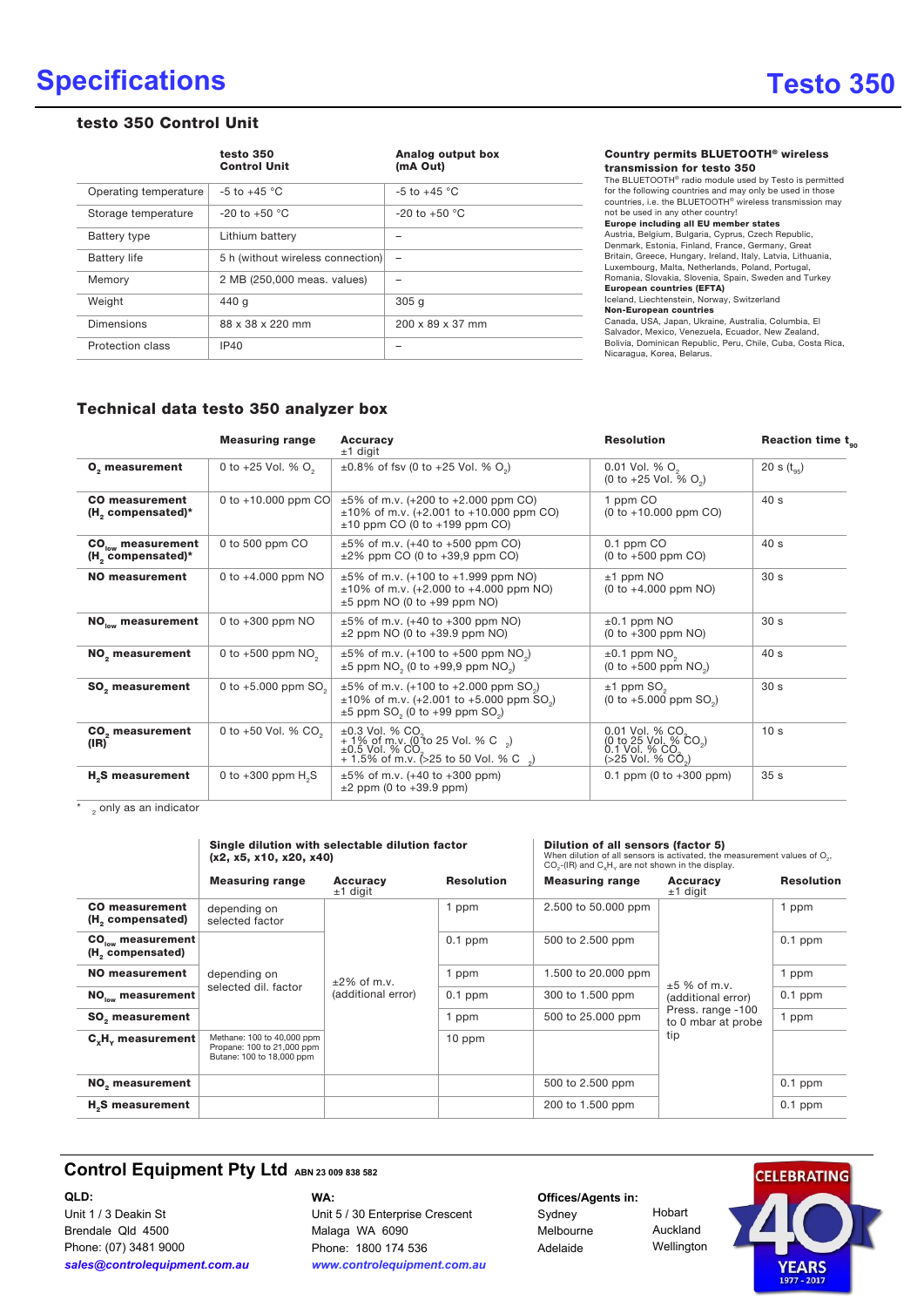# **Specifications Testo 350**

#### Technical data testo 350 analyzer box

|                                                                    | <b>Measuring range</b>                   | <b>Accuracy</b><br>$±1$ digit                                                                                        | <b>Resolution</b>                            | Reaction time $t_{gc}$ |
|--------------------------------------------------------------------|------------------------------------------|----------------------------------------------------------------------------------------------------------------------|----------------------------------------------|------------------------|
| Degree of effectivity                                              | 0 to $+120%$                             |                                                                                                                      | $0.1\%$ (0 to +120 %)                        |                        |
| Flue gas loss                                                      | 0 to $+99.9$ % gA                        |                                                                                                                      | 0.1 % gA (-20 to +99.9 % gA)                 |                        |
| <b>CO<sub>2</sub></b> calculation                                  | 0 to $CO_{2\text{ max}}$ Vol.<br>% $CO2$ | calculated from $O2 \pm 0.2$ Vol.%                                                                                   | 0.01 Vol. % CO <sub>2</sub>                  | 40 s                   |
| <b>Differential</b><br>pressure 1                                  | $-40$ to $+40$ hPa                       | $\pm 1.5\%$ of m.v. (-40 to -3 hPa)<br>$\pm 1.5\%$ of m.v. (+3 to +40 hPa)<br>$\pm 0.03$ hPa (-2.99 to +2.99 hPa)    | 0.01 hPa $(-40 \text{ to } +40 \text{ hPa})$ |                        |
| <b>Differential</b><br>pressure 2                                  | $-200$ to $+200$ hPa                     | $\pm 1.5\%$ of m.v. (-200 to -50 hPa)<br>$\pm 1.5\%$ of m.v. (+50 to +200 hPa)<br>$\pm 0.5$ hPa (-49.9 to +49.9 hPa) | 0.1 hPa (-200 to +200 hPa)                   |                        |
| <b>Flow velocity</b>                                               | 0 to $+40$ m/s                           |                                                                                                                      | $0.1$ m/s (0 to $+40$ m/s)                   |                        |
| <b>Absolute pressure</b><br>(opt. when equipped<br>with IR sensor) | $-600$ to $+1.150$ hPa                   | $±10$ hPa                                                                                                            | 1 <sub>hPa</sub>                             |                        |
| Flue gas dewpoint<br>calculation                                   | 0 to 99.9 °C td                          |                                                                                                                      | 0.1 °C td (0 to 99.9 °C td)                  |                        |
| <b>Type K (NiCr-Ni)</b>                                            | $-200$ to $+1.370$ °C                    | $\pm 0.4$ °C (-100 to +200 °C)<br>$\pm$ 1 °C (-200 to -100.1 °C)<br>$\pm$ 1 °C (+200.1 to +1370 °C)                  | 0.1 °C (-200 to +1.370 °C)                   |                        |
| Type S (Pt10Rh-Pt)                                                 |                                          | $\pm$ 1 °C (0 to +1.760 °C)                                                                                          | 0.1 °C (0 to +1.760 °C)                      |                        |
| <b>Ambient temperature</b><br>probe (NTC)                          | $-20$ to $+50$ °C                        | $\pm 0.2$ °C (-10 to +50 °C)                                                                                         | 0.1 °C (-20 to +50 °C)                       |                        |

#### Technical data CxHy sensor

| Meas. parameter | Measuring range <sup>1</sup> | <b>Accuracy</b><br>$±1$ digit                                          | <b>Resolution</b> | Min. O <sub>s</sub> requirement<br>in flue gas | <b>Reaction time</b><br>-90 | Response<br>factor <sup>2</sup> |
|-----------------|------------------------------|------------------------------------------------------------------------|-------------------|------------------------------------------------|-----------------------------|---------------------------------|
| <b>Methane</b>  | 100 to 40,000 ppm            | $< 400$ ppm (100<br>to 4.000 ppm)<br>$<$ 10% of m.v.<br>$(>4.000$ ppm) | 10 ppm            | $2\% + (2 \times m.v.$<br>methane)             | $< 40$ s                    |                                 |
| <b>Propane</b>  | 100 to 21.000 ppm            |                                                                        |                   | $2\% + (5 \times m.v.$<br>propane)             |                             | 1.5                             |
| <b>Butane</b>   | 100 to 18,000 ppm            |                                                                        |                   | $2\% + (6.5 \times m.v.$<br>butane)            |                             |                                 |

1 Lower explosion limit (LEL)must be adhered to.

2 The HC sensor is adjusted to methane ex-works. It can be adjusted to a different gas (propane or butane) by the user.

#### General technical data

| Dimensions             | 330 x 128 x 438 mm                                          |
|------------------------|-------------------------------------------------------------|
| Weight                 | 4800 g                                                      |
| Storage temperature    | $-20$ to $+50$ °C                                           |
| Operating temperature  | $-5$ to $+45$ °C                                            |
| Housing material       | ABS                                                         |
| Memory                 | 250,000 readings                                            |
| Power supply           | AC mains unit 100V to 240V (50 to 60 Hz)                    |
| DC voltage input       | 11 V to 40 V                                                |
| Max. dust load         | 20 $q/m3$ dust in flue gas                                  |
| Dewpoint calculation   | 0 to 99 $\degree$ Ctd                                       |
| Max. positive pressure | $max. +50$ mbar                                             |
| Max. negative pressure | min. -300 mbar                                              |
| Pump through-flow      | 1 I/min. with through-flow monitoring                       |
|                        | Hose length 16.2 m (corresponds to 5 probe hose extensions) |
| Max. humidity load     | +70 °C dewpoint temperature                                 |
|                        |                                                             |

| Trigger input          | Voltage 5 to 12 Volt<br>(rising or trailing edge) pulse width $> 1$ sec<br>load: 5 V/max, 5 mA, 12 V/max. 40 mA |
|------------------------|-----------------------------------------------------------------------------------------------------------------|
| Guarantee              |                                                                                                                 |
| Measuring instrument   | 2 years                                                                                                         |
| Gas sensors            | CO, NO, NO <sub>2</sub> , SO <sub>2</sub> , H <sub>2</sub> S, C <sub>x</sub> H <sub>v</sub> : 1 year            |
|                        | O <sub>2</sub> sensor: 1.5 years                                                                                |
|                        | CO <sub>2</sub> -IR sensors: 2 years                                                                            |
| Pumps                  | $0.5$ years                                                                                                     |
| Solenoid valves        | $0.5$ years                                                                                                     |
| Thermocouples          | 1 year                                                                                                          |
| Rechargeable batteries | 1 year                                                                                                          |
| Probes                 | 2 years                                                                                                         |
| Guarantee conditions   | https://www.testo.com/quarantee                                                                                 |
| Protection class       | IP40                                                                                                            |
| <b>Battery life</b>    | Maximum load approx. 2.5 h                                                                                      |
|                        |                                                                                                                 |

#### **Control Equipment Pty Ltd ABN 23 009 838 582**

**QLD:**  Unit 1 / 3 Deakin St Brendale Qld 4500 Phone: (07) 3481 9000 *sales@controlequipment.com.au*

**WA:**  Unit 5 / 30 Enterprise Crescent Malaga WA 6090 Phone: 1800 174 536 *www.controlequipment.com.au*

#### **Offices/Agents in:**  Sydney

Melbourne Adelaide